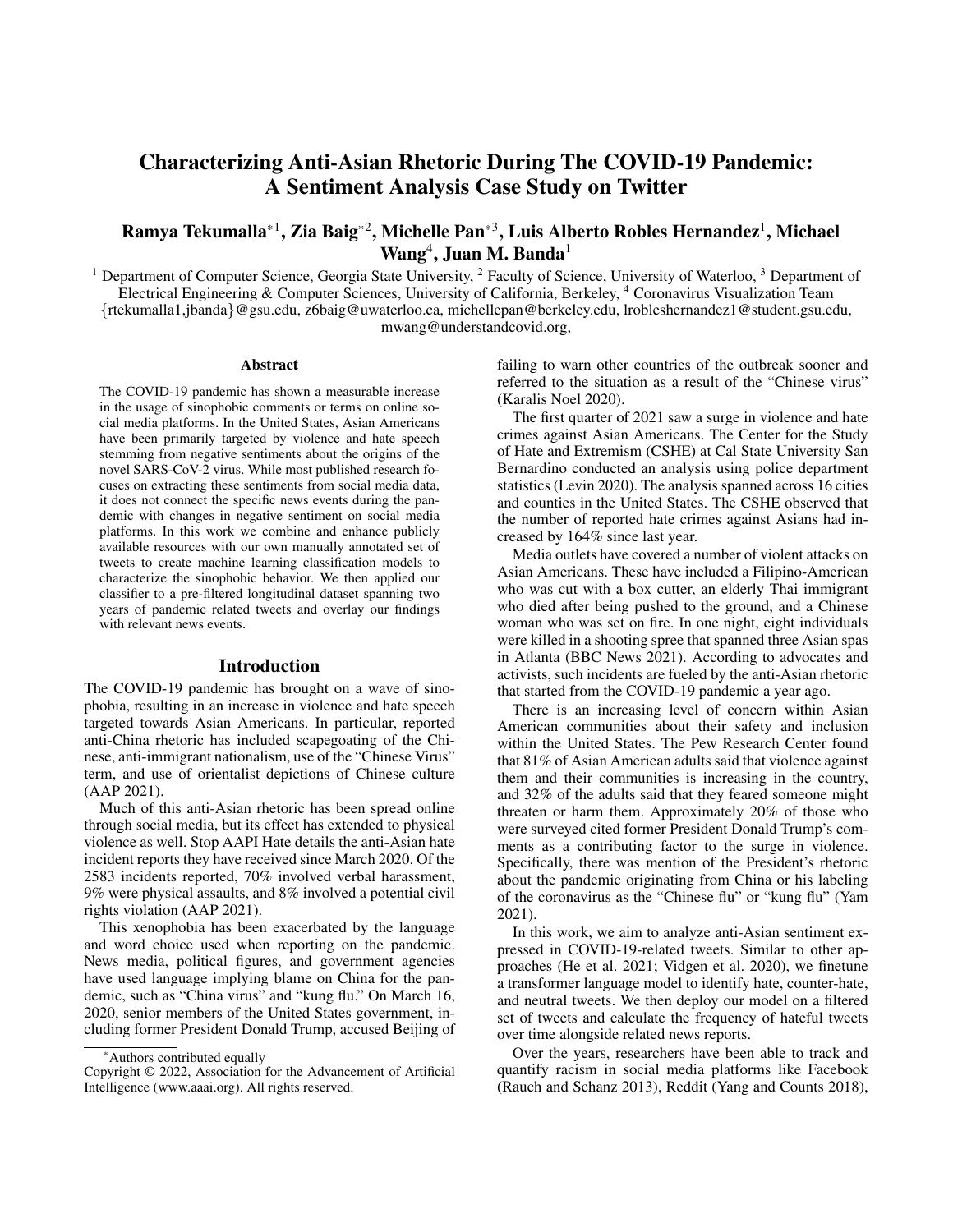4chan (Hine et al. 2017), and Twitter (Chaudhry 2015). While previous works study racism in general or in individual country-specific topics, the COVID-19 pandemic has provided a common ground of an event that affects all countries, hence creating the perfect storm to evaluate racism across timezones in a common topic. With the COVID-19 pandemic exacerbating xenophobia due to the origin of the virus, several other researchers have turned to social media to examine trends found in Twitter about negative tweets as the pandemic developed (Pei and Mehta 2020). Others have turned to sentiment analysis to quantify the emotions behind cyber racism (Dubey 2020). With the advantage of sites like Reddit that provide structured groups (Zhang et al. 2020) and Twitter that use certain hashtags to tag specific content (Lyu et al. 2020), large-scale analyses during the pandemic have become the norm. Web communities like 4chan have been used to identify slurs and racial terms in order to fully understand the sinophobic behavior of their users (Schild et al. 2020). These terms are highly correlated with what traditional studies have found (Gover, Harper, and Langton 2020). Some researchers have focused on the granularity of these hate and counterhate tweets and how they spread across social networks (He et al. 2021), while others have tried to identify the demographics and account characteristics of the users producing such posts (Lyu et al. 2020). The traditional way of using Twitter for such analyses relies on manual curation of sets of tweets, as He et al. (He et al. 2021) have demonstrated. Our contributions in this paper are the following: 1) we present an additional non-overlapping manually curated dataset for hate, counterhate, and neutral COVID-19 tweets. 2) we combine our datasets with the manually annotated datasets of (He et al. 2021) and (Vidgen et al. 2020) to create a larger training set for machine learning models. 3) we fine tuned state-of-theart Twitter specific language models: BERTweet (Nguyen, Vu, and Tuan Nguyen 2020) and Covid Twitter BERT (CT-BERT) (Müller, Salathé, and Kummervold 2020), achieving state-of-the-art performance results in separating sinophobic tweets. 4) we applied the fine-tuned model to a pre-filtered dataset of COVID-19 tweets, covering over two full years, making it the largest longitudinal evaluation of sinophobic tweets to date.

## Methods

Our methodology is split into several tasks: sinophobic slurs identification, dataset selection, manual curation, model building, filtering and classification of COVID-19 tweets.

## Sinophobic slurs identification

As a starting point, we conducted a slur frequency analysis on a limited initial set of 28,651 randomly selected tweets from the Internet Archive Twitter stream grab collection (Internet 2011) using a custom dictionary of 45 key terms. These key terms encompass slurs that were used against people from China or of Chinese descent and have been gathered from Hatebase (Hatebase.Org 2022) and the Wikipedia list of slurs (Wikipedia contributors 2022).This initial discovery set allowed us to refine and enhance our selection

baby muncher, baby-muncher, bamboo coon, buckethead, bugland, bugman, bugmen, chankoro, chiegro, chigger, china devil, china-devil, chinaman, chinamen, chinazi, chinee, chinegro, chinese devil, ching chong, ching-chong, chingchong, chinig, chinina, chink, chink a billies, chink a billy, chinkerbell, chinki, chinksta, chino, chonkies, chonky, choo-choo, chork, chunkies, chunky, cina, cokin, coolie, crabrangook, dink, dinkladies, dinklady, dog eater, dog-eater , dog-muncher, dwo, egghead, el chino, fingernail rancher, fishhead, forty fiver, forty-fiver, gink, goloid, gong fei, gook, gook eye, gook eyed, gookemon, gookette, gookie, gooklet, gooky eyes, honger, honkies, honky, hun, insectoid, jaundy boy, jaunta, jek, jin, jjanggae, johk sing, lemonhead, momo, nink, noodle nigger, nooger, pancake face, pancakeface, panface, panhead, pastel de flango, ping pang, ping-pang, pizdaglaz, plate tosser, pointy head, pointyhead, rice nigger, round eye, roundeye, schlitzauge, sideways cooter, sideways pussies, sideways pussy, sideways vagina, slant eye, slant-eye, slantey eye'd, slantey eyed, slantey-eye'd, slantey-eyed, slants, slanty eyed, slantyeyed, slope head, slope-head, slopehead, sloper, slopey, slopies, slopy, socket face, socket-face, spink, squint nigger, table face, table-face, tai chink, tai-chink, tanka, tape head, tape-head, thin eye, thin eyed, thin-eye, thineyed, ting tong, ting-tong, touch of the tar brush, twinkie, whoriental, wog, woggle, yellow cab, yellow devil, yellow invader, yellow man, yellow monkey, yellow on the outside, yellow woman, yellowman, yellowwoman, yigger, zip, zipper, zipperhead, zippohead

#### Table 1: Sinophobic slurs

terms to a list of 151, based on additional frequent terms and lexical variants, listed in Table 1.

#### Data Selection

We utilized a large longitudinal COVID-19 tweets dataset in addition to previously curated and annotated sets of tweets. Note that we only selected manually annotated tweets for our model building process as we are focusing on quality rather than quantity.

Twitter COVID-19 dataset As one of the largest COVID-19 chatter datasets available (Banda et al. 2021), we used version 95, which includes over 1.28 billion tweets from January 2020 to January of 2022. We started by removing all retweets, leaving us with 328,851,757 tweets to utilize. Focusing on only English speaking tweets that have Asian and sinophobic expressions for practical and better precision purposes, we filtered this larger set into a total of 7,311,677 tweets which we will use for our manual curation and downstream classification tasks.

Manually curated publicly available sinophobia datasets During the development of this work, other authors created and released manually curated datasets of their own.

The COVID-HATE dataset by He et al. (He et al. 2021) released several million sinophobic tweets, however, only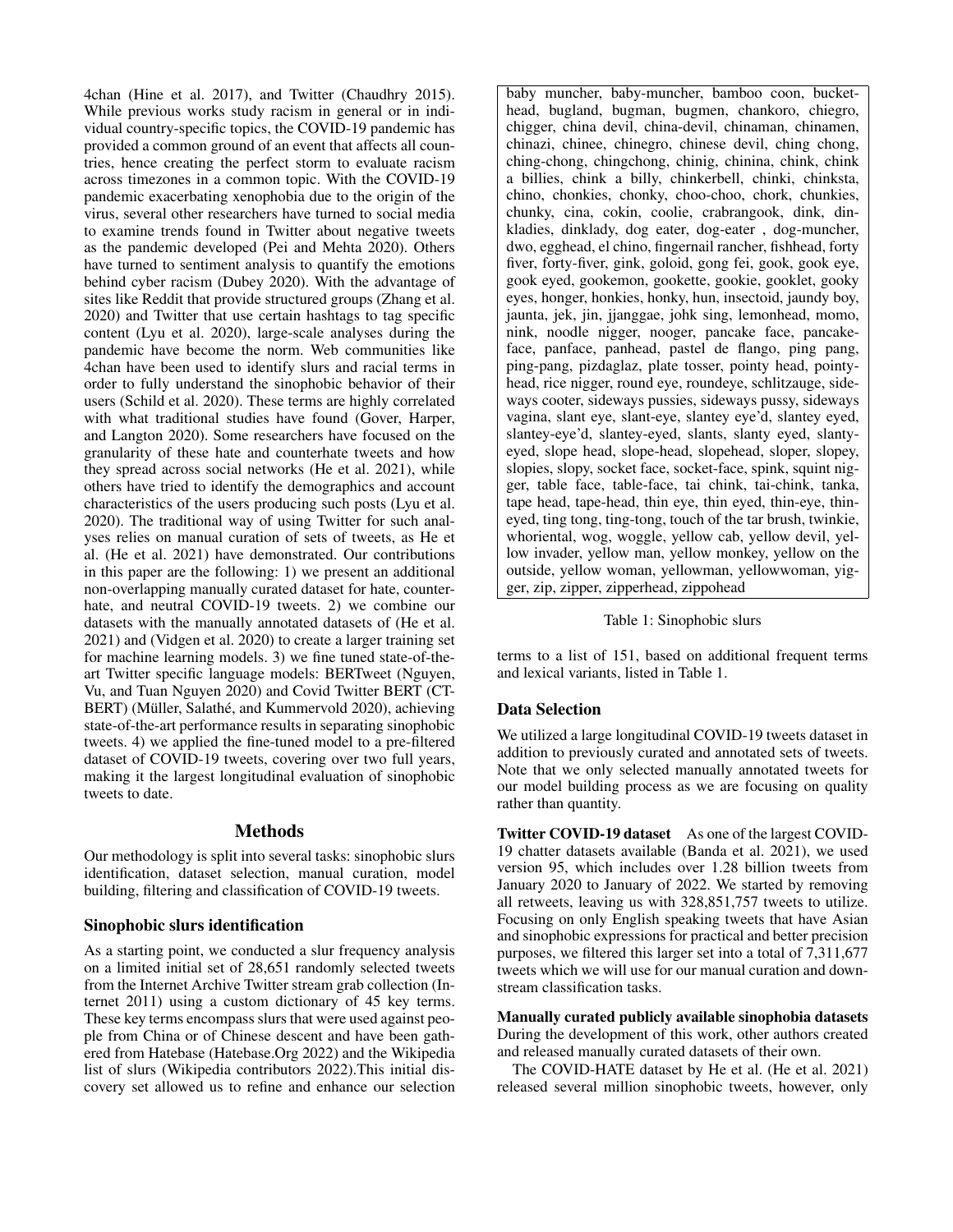2,290 were manually curated: 429 hate tweets, 1,344 neutral tweets and 517 counter-hate tweets.

In Vidgen et al. (Vidgen et al. 2020) the authors use experts to annotate (and release) 20,000 tweets with five different classes: Hostility against East Asia, Criticism of East Asia, Counter speech, Meta-discussions of East Asian prejudice, and a neutral class. We combined the hostility and criticism labels into the hate category, a total of 5,331 tweets and used the 116 counter speech annotated tweets.

Note that we selected these two datasets to aggregate them to the non-overlapping tweets from our curated dataset described in the following section. Researchers have theorized (He et al. 2021) that aggregating the available datasets would yield better machine learning models, a claim we prove in this work.

#### Manual Data Curation

Due to the ambiguity in the expression of sentiments, tools like VADER (Valence Aware Dictionary and sEntiment Reasoner) (Hutto and Gilbert 2014) are useful for general measurements but not fine-grained topics, such as sinophobia. Hence the need to manually curate sets of tweets.

For our manually curated dataset, we labeled the sentiment of a randomly selected set of 10,000 extracted from (Banda et al. 2021) between January 27th 2020, and October 31st 2020. Tweets were labeled as hate if they contained racial slurs, scapegoating, or anti-Asian rhetoric. Tweets were labeled as counter-hate if they criticized sinophobic language and actions. All other tweets were considered neutral. Our initial curation identified 3,797 neutral tweets, 961 hate-related tweets, and 658 counter-hate tweets. In Table 2, we present the calculated pairwise Cohen kappa statistic ( $\kappa$ ) (Cohen 1960). If both annotators are in complete agreement then  $\kappa = 1$ , in the worst case, if there is no agreement among the annotators (other than what would be expected by chance) then  $\kappa \leq 0$ . We resolved disagreements by having an external reviewer adjudicate.

| Category     | Labels | к,   |
|--------------|--------|------|
| Hate         | 961    | 0.88 |
| Neutral      | 3.797  | 0.92 |
| Counter-hate |        | 0.95 |

Table 2: Annotator Agreement

In order to increase the classification power of any machine learning model, as mentioned in the previous section we added additional publicly available manually curated data from He et al. 2020 (He et al. 2021) and Vidgen et al. (Vidgen et al. 2020). The final dataset is described in Table 3.

### Model Building

In order to capture the fine-grained nuances of the sinophonic sentiment in tweets, we evaluate ten different machine learning models. Ranging from classical models: Logistic Regression (LR) (Cox 1958), Multi-nomial Naive-Bayes (NB) (Kibriya et al. 2004), Decision Trees (DT) (Quinlan 1986), Random Forest (RF) (Breiman 2001), and Support Vector Machine (SVM) (Cortes and Vapnik 1995)

| <b>Dataset</b>       | Hate  | <b>Neutral</b> | <b>Counter</b> |
|----------------------|-------|----------------|----------------|
| Our dataset          | 961   | 3,797          | 32             |
| Curated              | 670   | 908            | 358            |
| (He et al. 2021)     |       |                |                |
| Curated              | 5,331 | 0              | 116            |
| (Vidgen et al. 2020) |       |                |                |
| <b>Total</b>         | 6,721 | 5.141          | 665            |

Table 3: Aggregated dataset statistics

with a linear kernel, to deep learning models like biL-STM (Schuster and Paliwal 1997), and several different finetuned flavors of BERT-based transformers (BERT (Devlin et al. 2019), RoBERTa (Liu et al. 2019)), including Twitterspecific ones (BERTweet (Nguyen, Vu, and Tuan Nguyen 2020) and Covid-Twitter-BERT (Müller, Salathé, and Kummervold 2020)), an improvement over previous works in the space (He et al. 2021; Vidgen et al. 2020). All text preprocessing was carried out using the python utilities called Social Media Mining Toolkit (Tekumalla and Banda 2020).

For reproducibility purposes, we provide the model training and fine-tuning setup used. We used the Scikit-learn (Pedregosa et al. 2011) library for the classical models and the TF-IDF vectorizer was used to convert raw tweet text to TF-IDF features and return the document-term matrix which is sent to the model. The transformer models were implemented using Simple Transformers (Rajapakse 2019) and in built method is utilized to convert the text to features. The only requirement for the transformers library is to have a dataframe which consists of only text and label which is converted to features and then sent to model for training. The LSTM model was implemented using Keras framework (Kowsari et al. 2019). We tokenized the text and then created sequences of tokenized words and padded the sequences to form a text. Further we used a word2Vec model to identify the embeddings and assigned the index to words of the text which was used to build the model. We used Twitter Word2vec Embeddings (Godin 2019) since we utilized Twitter data in this paper. All experiments used a 90% training and 10% testing split.

| <b>Model</b>               | <b>Hyper Parameters</b> |
|----------------------------|-------------------------|
| <b>SVM - Linear SVC</b>    | default                 |
| Logistic Regression (LR)   | $Max\$ iter = 1000      |
| Decision tree (DT)         | $Max_f$ features = auto |
|                            | $criterion = entropy$   |
|                            | $max\_depth = 150$      |
| Random Forest (RF)         | $Max_f$ eatures = auto  |
|                            | $criterion = entropy;$  |
| Multinom. Naive Bayes (NB) | default                 |

Table 4: Classical ML models parameters

Additionally, for comparison purposes we took the best performing models from He et al. (He et al. 2021) and Vidgen et al. (Vidgen et al. 2020).

#### Results

With the high class imbalance from the training dataset we present several analyses to determine the best performing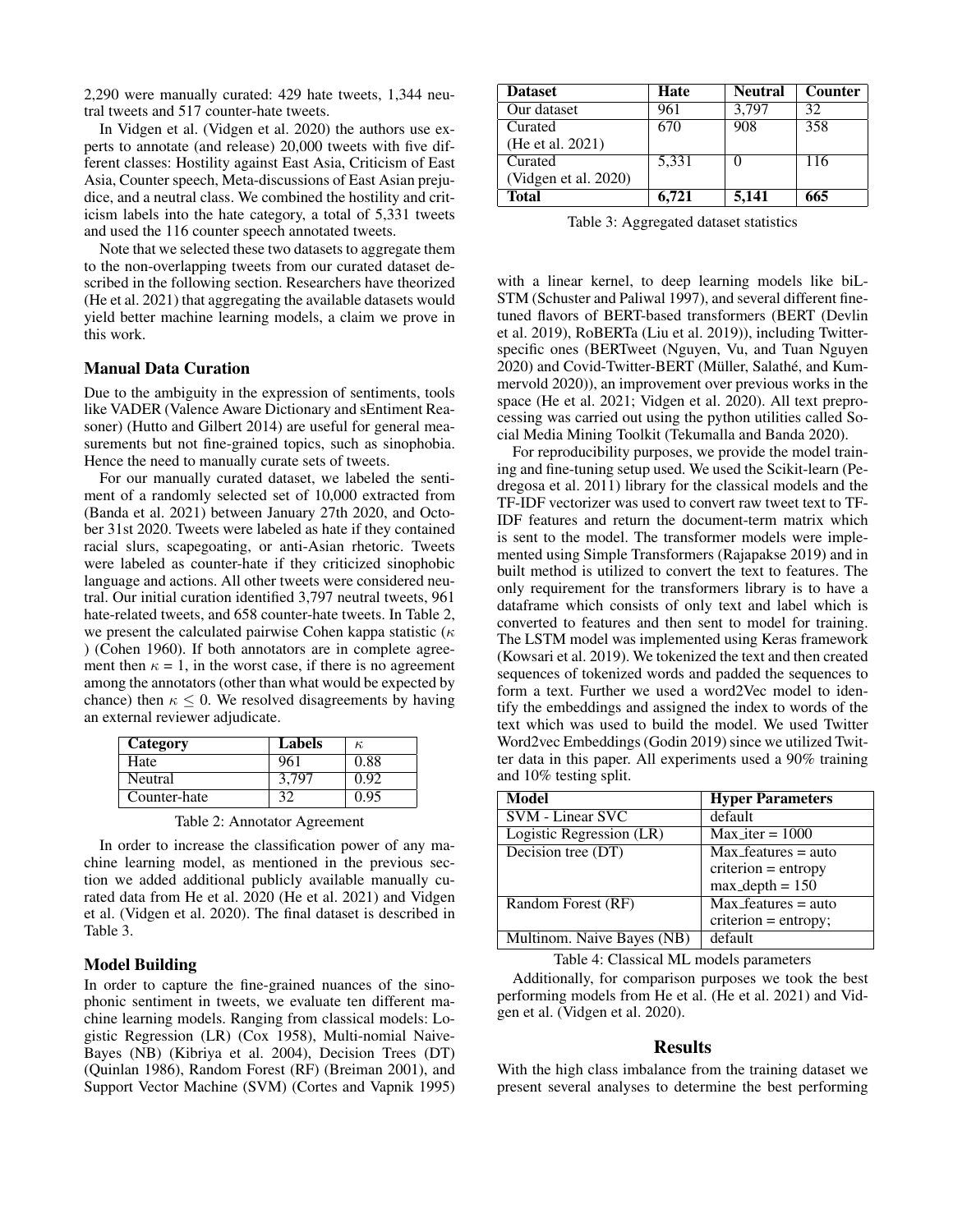| <b>Model</b>    | <b>Pre-trained</b> | <b>Configurations</b>                 |
|-----------------|--------------------|---------------------------------------|
|                 | model              |                                       |
| <b>BERT</b>     | bert-large-        | 24-layer, 1024-hidden,                |
|                 | uncased            | 16-heads, 340M param-                 |
|                 |                    | eters                                 |
| <b>RoBERTa</b>  | roberta-large      | 24-layer, 1024-hidden,                |
|                 |                    | 16-heads, 355M param-                 |
|                 |                    | eters                                 |
| <b>BERTweet</b> | bertweet-base      | 12-layer, 768-hidden,                 |
|                 |                    | 12- heads, 135M param-                |
|                 |                    | eters                                 |
| COVID-          | COVID-Twitter-     | 24-layer, 1024-hidden,                |
| Twitter-        | BERT <sub>v2</sub> | 16-heads, trained<br>$_{\rm on}$      |
| <b>BERT</b>     |                    | 1.2B samples                          |
| <b>LSTM</b>     | N/A                | Optimizer,<br>Adam                    |
|                 |                    | bidirectional, max se-                |
|                 |                    | quence $length=$ 280,                 |
|                 |                    | $\text{dropout}=0.2, \text{ softmax}$ |
|                 |                    | activation function,                  |
|                 |                    | Glove Embedding                       |
|                 |                    | model                                 |

Table 5: Deep Learning models parameters

model for all three classes: hate, neutral, counter-hate.

#### Model Comparison

Due to the small changes in performance between machine learning models, we will present Tables 6 and 7 for the precision and recall results.

| Model                | Hate   | <b>Neutral</b> | Counter |
|----------------------|--------|----------------|---------|
| Logistic             | 0.9051 | 0.8154         | 0.8333  |
| Regression           |        |                |         |
| <b>Decision Tree</b> | 0.7477 | 0.6348         | 0.4462  |
| <b>Naive Bayes</b>   | 0.8590 | 0.8220         | 0.9667  |
| Random               | 0.6862 | 0.8323         | 1.0000  |
| Forest               |        |                |         |
| <b>SVM</b>           | 0.8942 | 0.8374         | 0.8936  |
| <b>LSTM</b>          | 0.8837 | 0.8250         | 0.6667  |
| <b>BERT</b>          | 0.9022 | 0.8831         | 0.7083  |
| RoBERTa              | 0.9256 | 0.8913         | 0.7467  |
| <b>BERTweet</b>      | 0.8799 | 0.9034         | 0.7746  |
| <b>CT-BERT</b>       | 0.9233 | 0.9124         | 0.7887  |

Table 6: Precision metric for trained models

One of the main goals of the models built is that they can separate the hate and counter-hate classes efficiently. By only looking at precision (Table 6), we get misleading insights, such as the random forest model having a 100% precision for the counter-hate class, but being the worst for the hate class. However, there are other more balanced models with leveled performance across all classes like the SVM and logistic regression models. We investigated the recall metric to make sure that the models are performing in a balanced way when distinguishing between the three classes.

In the recall table we see that while most models perform well at separating the hate and neutral classes, only a handful (the BERT-based) models perform well for the counter-hate

| Model                | <b>Hate</b> | <b>Neutral</b> | Counter |  |
|----------------------|-------------|----------------|---------|--|
| Logistic             | 0.8795      | 0.8852         | 0.5224  |  |
| Regression           |             |                |         |  |
| <b>Decision Tree</b> | 0.7277      | 0.6595         | 0.4328  |  |
| Naive Bayes          | 0.9568      | 0.5019         | 0.0896  |  |
| Random               | 0.8884      |                | 0.4328  |  |
| Forest               |             |                |         |  |
| <b>SVM</b>           | 0.8929      | 0.8716         | 0.6269  |  |
| <b>LSTM</b>          | 0.8929      | 0.8346         | 0.5373  |  |
| <b>BERT</b>          | 0.9196      | 0.8521         | 0.7612  |  |
| <b>RoBERTa</b>       | 0.9256      | 0.8774         | 0.8358  |  |
| <b>BERTweet</b>      | 0.9375      | 0.8191         | 0.8209  |  |
| <b>CT-BERT</b>       | 0.9494      | 0.8716         | 0.8358  |  |

Table 7: Recall metric for trained models

class. This is due to the high class imbalance in the dataset (nearly 10 to 1 for between hate/neutral to counter-hate. We also see that when random forest has a 100% precision for the counter-hate class, it has an abysmal 9% recall.

In order to select the best-performing model to classify our tweets, we use weighted precision, recall, and F1-score to compare the models. This will measure the average performance metrics across classes and with the addition of the F1-score we can confidently select the best model.

| <b>Model</b>         | <b>Precision</b> | <b>Recall</b> | <b>F1-score</b> |
|----------------------|------------------|---------------|-----------------|
| Logistic             | 0.864            | 0.863         | 0.861           |
| Regression           |                  |               |                 |
| <b>Decision Tree</b> | 0.685            | 0.684         | 0.684           |
| <b>Naive Bayes</b>   | 0.763            | 0.724         | 0.694           |
| Random               | 0.850            | 0.846         | 0.842           |
| Forest               |                  |               |                 |
| <b>SVM</b>           | 0.871            | 0.870         | 0.869           |
| <b>LSTM</b>          | 0.848            | 0.850         | 0.849           |
| <b>BERT</b>          | 0.884            | 0.883         | 0.884           |
| <b>RoBERTa</b>       | 0.902            | 0.901         | 0.901           |
| <b>BERTweet</b>      | 0.884            | 0.883         | 0.882           |
| <b>CT-BERT</b>       | 0.912            | 0.911         | 0.911           |

Table 8: Performance metrics for trained models

Based on the weighted metrics, the CT-BERT model performs the best with a precision of 0.912, a recall of 0.911, and a F1-score of 0.911. While not completely unexpected, it makes sense that a transformer model built using Twitter data outperform more general-purpose BERT models. One interesting finding was that the logistic regression and SVM classifiers performed as well as they did. However, these models probably do not generalize as they are only trained on the data available in the dataset. While the BERT models are trained on large amounts of data and fine tuned with the dataset data and classes, allowing for better generalization.

In order to evaluate the performance metrics of our finetuned model in comparison to the models built by He et al. (He et al. 2021) and Vidgen et al. (Vidgen et al. 2020), we list their weighted precision, recall and F1-score on table 9.

Note that while the model from He et al. (He et al. 2021) features the same classes as our dataset, the model from Vidgen et al. (Vidgen et al. 2020) has two additional classes,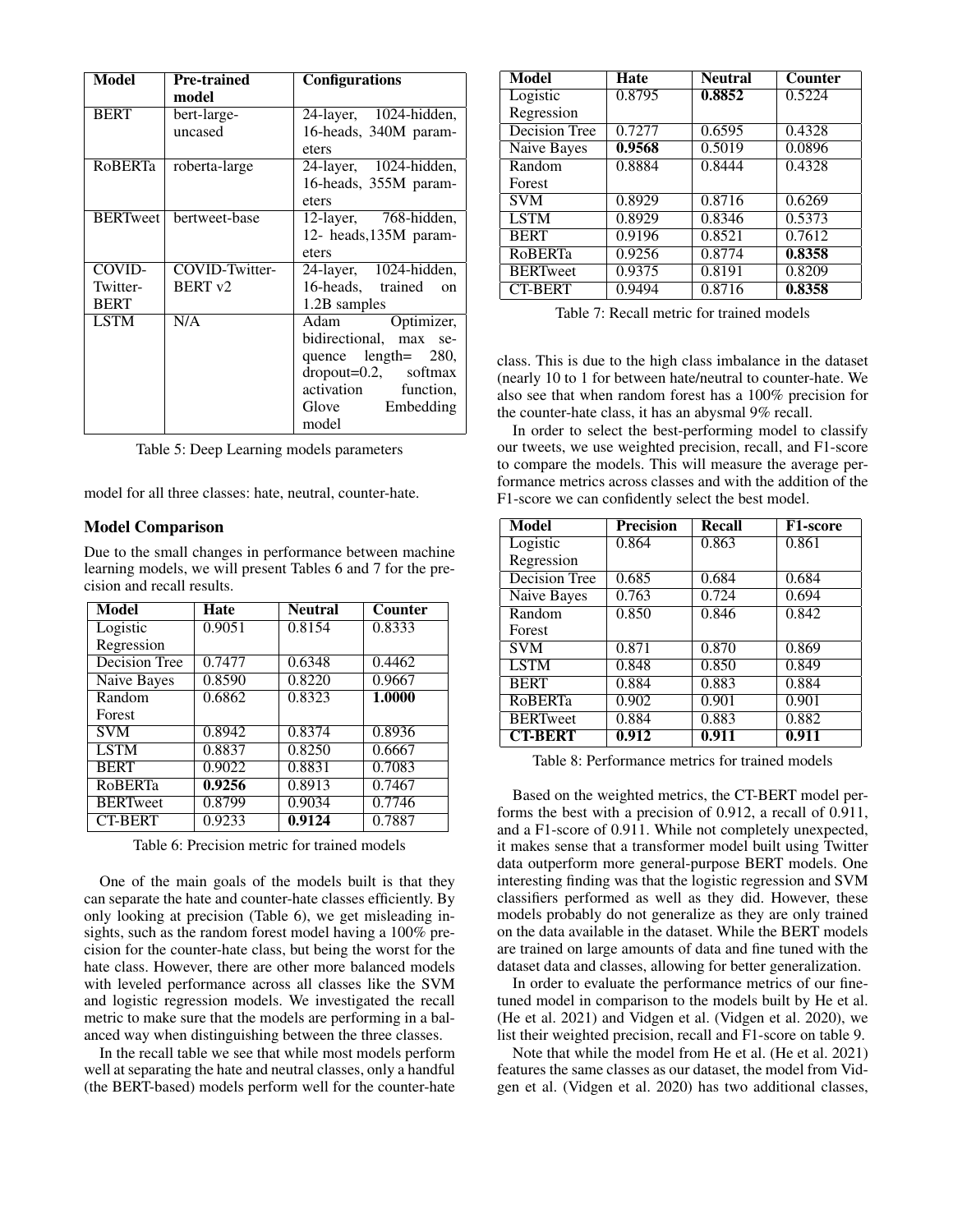| Model          | <b>Precision</b> | Recall | <b>F1-score</b> |
|----------------|------------------|--------|-----------------|
| He et<br>al.   | 0.830            | 0.834  | 0.832           |
| (BERT)         |                  |        |                 |
| Vidgen et al.  | 0.850            | 0.830  | 0.830           |
| (RoBERTa)      |                  |        |                 |
| <b>CT-BERT</b> | 0.912            | 0.911  | 0.911           |

Table 9: Performance metrics of best models

some that we have collapsed to make our comparison. We show that our fine tuned CT-BERT model improved precision by 7 points, while it improved recall and F1-score by nearly 8 points. This is important considering that we will be applying this model to a set of several million tweets. Having a theoretical error rate of 9 out of 100 tweets is considerably better than 15 or 17 out of 100 of the other two models respectively. We compare the performance of the same classes between He et al., Vidgen et al., and our model to showcase that we have higher accuracy for the hate and counterhate classes, which leads to higher yield of relevant tweets when classifying at scale. This comparison is presented to elucidate the utility of reusing, combining, and enhancing datasets for fine-grained tasks such as this one.

### Longitudinal Analysis of Sinophobic Tweets

Now that we have determined the best classifier model, we will classify the previously filtered set of 7,311,677 tweets (minus the 10,000 tweets we annotated). Note that we decided to pre-filter our longitudinal dataset in order to focus on identifying the sentiment of COVID-19 discourse tweets that have already been identified to have sinophobic slurs or mentions of China. As shown by He et al. (He et al. 2021), if such a classifier is applied to a large dataset, it will yield more than 98% neutral tweets. This means that over 200 million tweet classification operations were made that did not yield interesting tweets. In our compute environment, applying a classifier to a set of one million tweets takes around 65 minutes of GPU compute time. Hence we set up our evaluation to have a higher yield and use less resources.

| <b>Class</b> | <b>Total</b> | Percentage |
|--------------|--------------|------------|
| Hate         | 106.593      | 1.46%      |
| Neutral      | 7.190.143    | 98.47%     |
| Counter-hate | 4.941        | $0.07\%$   |

Table 10: Classification results statistics

While we still have a very low yield of hate (1.46%) and counter-hate (0.07%) classes, we are less likely to have additional false positives due to the pre-filtering step. We now turn our analysis to evaluate how the proportion of hateful tweets change over time from January 1st, 2020 to December 31st, 2021. We calculate proportion, rather than total count of hate tweets, in order to plot an absolute measure per day and avoid biasing our figures to days with a higher count of tweets.

In Table 11 and Figure 1 we demonstrate each date when a peak occurs, and relate it to significant events that occurred on that day. These events consist of CNN and CBS news headlines, official government statements, as well as statements made by former President Donald Trump. These news

events are relevant since several researchers observed the impact created. When the U.S included race in coronavirus vaccine plans, Schmidt et al. researched on laws and ethics to prioritize racial minorities for Covid-19 vaccine (Schmidt, Gostin, and Williams 2020). Similarly other researchers observed that though Anti-Asian violence surged in the U.S since Covid-19, it didn't start with Covid-19 (Gover, Harper, and Langton 2020).

#### **Discussion**

The results show a high proportion of hate tweets posted late January 2020 and in the month of February 2020. This is due to the fact that the start of the pandemic involved a lot of uncertainty. Many major political figures initially used terms such as "china virus", "wuflu", and "kung flu". Some individuals blamed Chinese citizens for the spread of the Coronavirus, which was followed by a reported increase in Anti-Asian hate crimes.

Major events during the COVID-19 pandemic were seen to influence the sentiment on social media platforms, particularly Twitter. Most notably, a large negative count was observed late January to early February 2020, when the WHO declared the virus a Public Health Emergency of International Concern. Further negative sentiment was observed around March 2020 when the Trump administration insisted the U.N. named China as the origin of the coronavirus, and right-wing influencers were led to believe that Dr. Anthony Fauci was working with Hillary Clinton to undermine Donald Trump. Events during the COVID-19 pandemic, influenced by politics and policy making, show significant online activity related to sinophobic behavior. This behavior becomes more evident when leaders in the community demonstrate any such traits or ideas that may have an adverse effect on Asian populations. It is interesting to note that over the duration of the pandemic the overall negative sentiment towards Asian populations has decreased in the last few months of 2020, despite case/hospitalization due to the Omicron variant. While some smaller flare ups can be identified in 2021, these are not as large as during the first year, probably due to pandemic fatigue setting in on English speaking communities.

Design limitations include the difficult to detect sarcasm or the use of rhetorical devices using classifiers, particularly in short social media messages. However, this work demonstrates that fine-grained models can find relevant tweets as they correlate with important news events.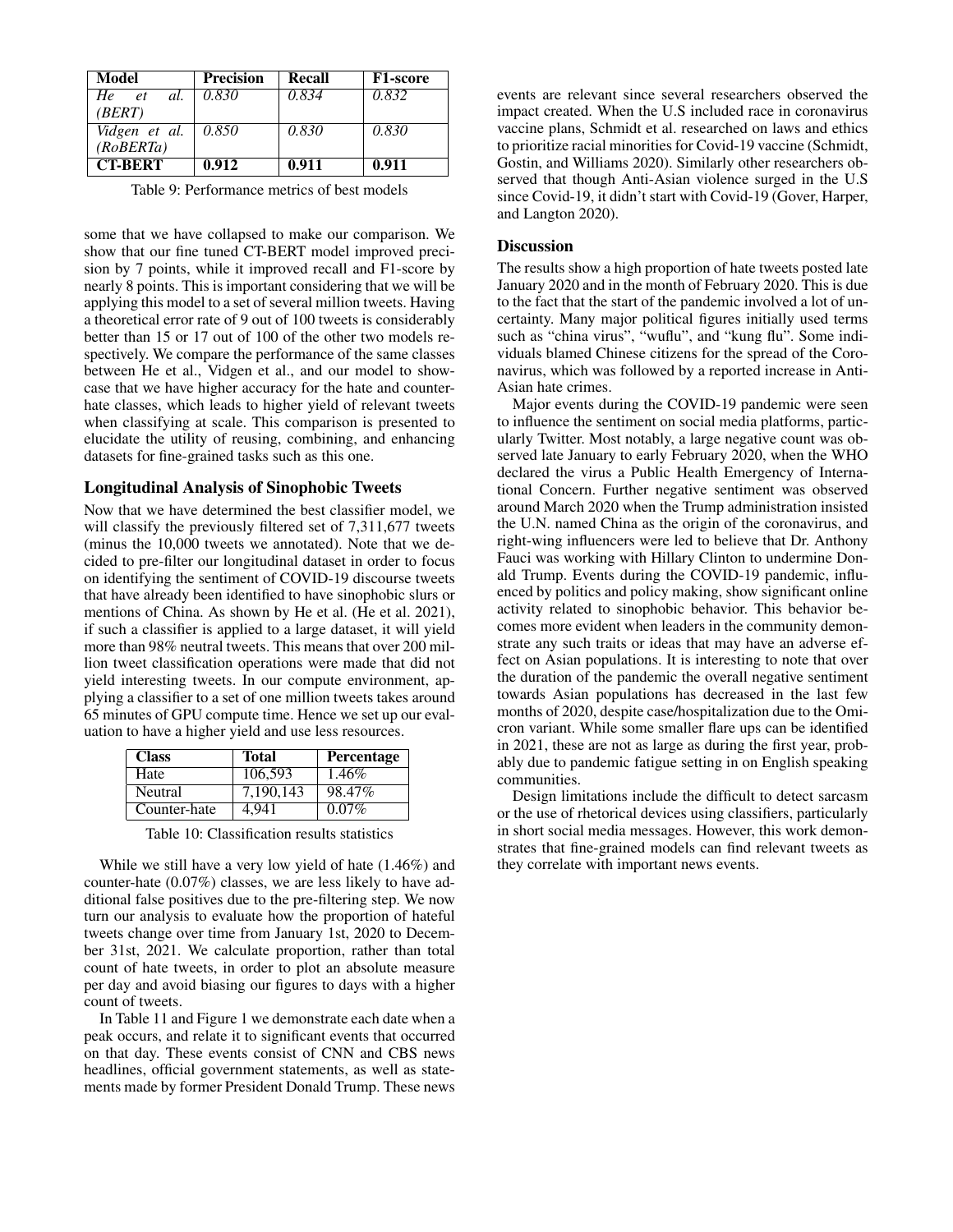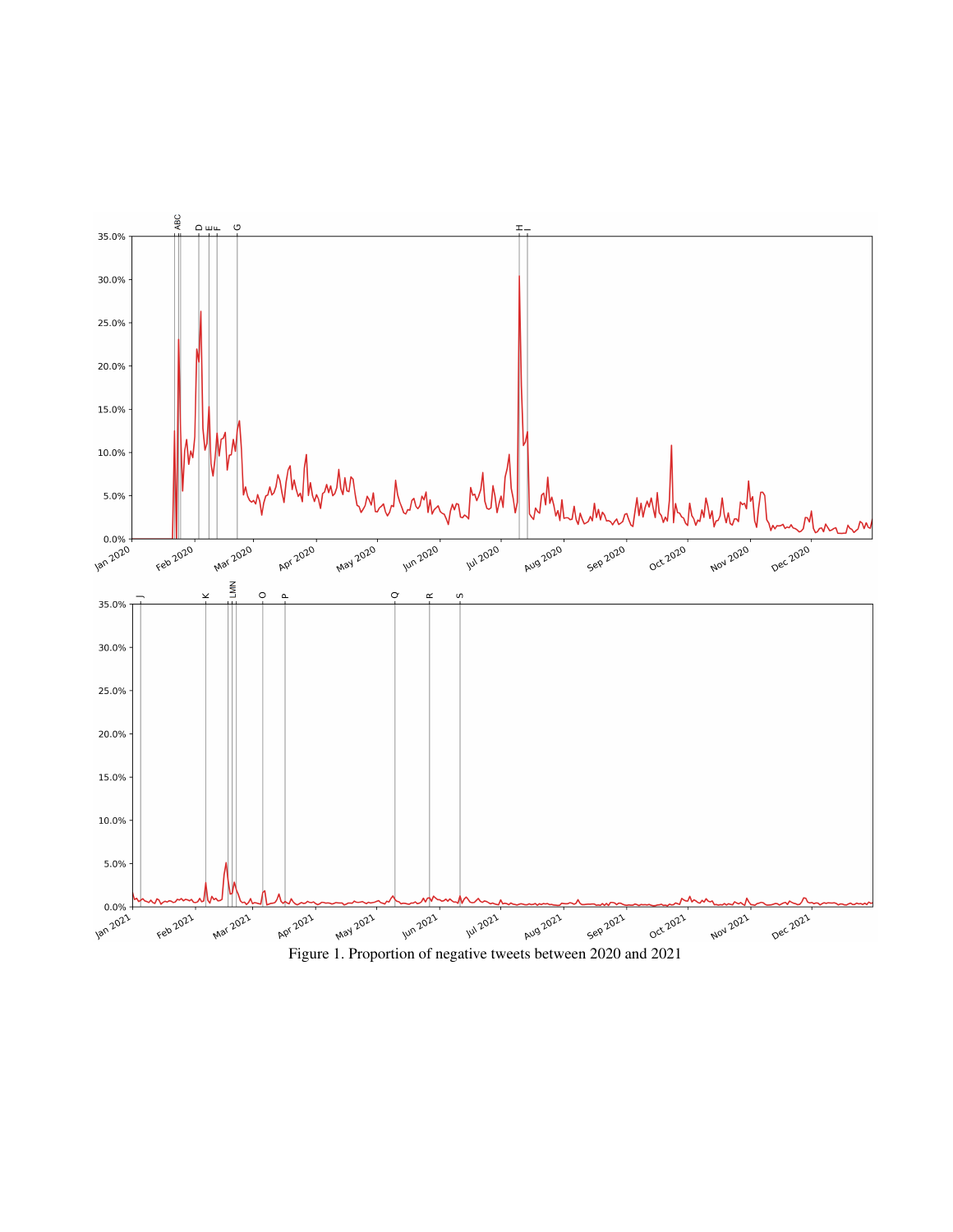| <b>Date</b> | ID                      | <b>Description</b>                                          | <b>URL</b>                                  |
|-------------|-------------------------|-------------------------------------------------------------|---------------------------------------------|
| 1/22/20     | A                       | Chinese authorities quarantine the entire city of Wuhan     | https://www.theguardian.com/world/2020/jan/ |
|             |                         | to prevent the further spread of the novel coronavirus as   | 22/coronavirus-china-measures-rein-spread-  |
|             |                         | the death toll rises to 17.                                 | mutate-disease-death-toll                   |
| 1/24/20     | $\overline{B}$          | China expanded a travel lockdown in central China es-       | https://www.nytimes.com/2020/01/23/world/   |
|             |                         | sentially penning in more than 35 million residents         | asia/china-coronavirus-outbreak.html        |
| 1/25/20     | $\overline{C}$          | U.S. government actively works to evacuate American         | https://www.wsj.com/articles/u-s-plans-to-  |
|             |                         | citizens by air from the epidemic-stricken Chinese city     | evacuate-citizens-from-epidemic-stricken-   |
|             |                         | of Wuhan                                                    | chinese-city-11579951256?mod=hp\_lead\      |
|             |                         |                                                             | $-pos2$                                     |
| 1/31/20     | D                       | WHO declared the virus a Public Health Emergency of         | https://www.euro.who.int/en/health-         |
|             |                         | <b>International Concern</b>                                | topics/health-emergencies/international-    |
|             |                         |                                                             | health-regulations/news/news/2020/2/2019-   |
|             |                         |                                                             | ncov-outbreak-is-an-emergency-of-           |
|             |                         |                                                             | international-concern                       |
| 2/8/20      | E                       | one Japanese and one American – die from coronavirus        | https://www.nbcnews.com/news/world/         |
|             |                         | in Wuhan                                                    | coronavirus-updates-u-s-japanese-citizens-  |
|             |                         |                                                             | die-wuhan-global-deaths-n1132951            |
| 2/12/20     | F                       | The United States Postal Service suspends time guaran-      | https://www.scmp.com/news/china/article/    |
|             |                         | tees for all shipments to China and Hong Kong.              | 3050103/coronavirus-us-postal-service-      |
|             |                         |                                                             | suspends-items-destined-china-and-hong      |
| 2/22/20     | G                       | South Korea confirms that 229 more people have con-         | https://www.bbc.com/news/world-asia-        |
|             |                         | tracted the coronavirus in the country.                     | 51596665                                    |
| 7/10/20     | H                       | U.S. Considers Race in Coronavirus vaccine Plans            | https://www.nytimes.com/issue/              |
|             |                         |                                                             | todaysheadlines/2020/07/10/todays-headlines |
| 7/14/20     | Ι                       | Moderna is expected to start a late stage clinical trial at | https://www.reuters.com/article/us-         |
|             |                         | 87 study locations in the United States for its COVID-19    | health-coronavirus-moderna-phase3-          |
|             |                         | vaccine on July 27                                          | idUSKCN24F231                               |
| 01/05/21    | J                       | WHO Chief 'Disappointed' China Hasn't Allowed Re-           | https://www.voanews.com/a/covid-19-         |
|             |                         | searchers into Wuhan                                        | pandemic\_who-chief-disappointed-china-     |
|             |                         |                                                             | hasnt-allowed-researchers-wuhan/6200364.    |
|             |                         |                                                             | html                                        |
| 2/06/21     | $\overline{\mathbf{K}}$ | Li Wenliang: 'Wuhan whistleblower' remembered one           | https://www.bbc.com/news/world-asia-        |
|             |                         | year on. Dr Li had tried to warn fellow medics of a dis-    | 55963896                                    |
|             |                         | ease that looked like Sars - another deadly coronavirus.    |                                             |
| 2/17/21     | L                       | COVID fallout: Biden wants to stop, not stoke, racism       | https://www.usatoday.com/story/opinion/     |
|             |                         | against Asian Americans like me. Trump fueled aggres-       | voices/2021/02/17/covid-fallout-racism-     |
|             |                         | sion against Asian groups with phrases like 'Chinese        | against-asian-americans-column/             |
|             |                         | virus.' Words matter, especially those used by the lead-    | 6761944002/                                 |
|             |                         | ers of the free world.                                      |                                             |
| 2/19/21     |                         | M Covid-19 Was Spreading in China Before First Con-         | https://www.wsj.com/articles/covid-19-was-  |
|             |                         | firmed Cases, Fresh Evidence Suggests                       | spreading-in-china-before-first-confirmed-  |
|             |                         |                                                             | cases-fresh-evidence-suggests-11613730600   |
| 2/21/21     | N                       | WHO panel to recommend 'deeper' study of early Covid-       | https://www.cnn.com/2021/02/21/china/who-   |
|             |                         | 19 clues.                                                   | covid-19-origins-intl/index.html            |
| 3/06/21     | $\Omega$                | Anti-Asian violence has surged in the U.S. since Covid-     | https://www.nbcnews.com/news/asian-         |
|             |                         | 19. But it didn't start there.                              | america/anti-asian-violence-has-surged-u-s- |
|             |                         |                                                             | covid-19-it-n1259858                        |
| 3/17/21     | P                       | How the WHO's Hunt for Covid's Origins Stumbled in          | https://www.wsj.com/articles/who-china-     |
|             |                         | China. A team of scientists hoped a mission to Wuhan        | hunt-covid-origins-11616004512              |
|             |                         | would provide some clarity about the virus's origins.       |                                             |
| 5/10/21     | Q                       | 'We were scared': Asian-owned small businesses devas-       | https://www.cnbc.com/2021/05/10/covid-      |
|             |                         | tated by double whammy of Covid and hate crime              | and-racism-are-devastating-for-many-asian-  |
|             |                         |                                                             | owned-small-businesses.html                 |
| 5/27/21     | R                       | New Report: Asian Americans Face Unprecedented Men-         | https://aapaonline.org/2021/05/new-report-  |
|             |                         | tal Health Concerns Due to the COVID-19 Pandemic and        | asian-americans-face-unprecedented-mental-  |
|             |                         | Anti-Asian Hate                                             | health-concerns-due-to-the-covid-19-        |
|             |                         |                                                             | pandemic-and-anti-asian-hate/               |
| 6/11/21     | $\overline{S}$          | China brands COVID-19 lab-leak theory as 'absurd,'          | https://www.reuters.com/world/china-us-top- |
|             |                         | Blinken urges transparency                                  | diplomats-hold-phone-call-chinese-state-    |
|             |                         |                                                             | media-2021-06-11/                           |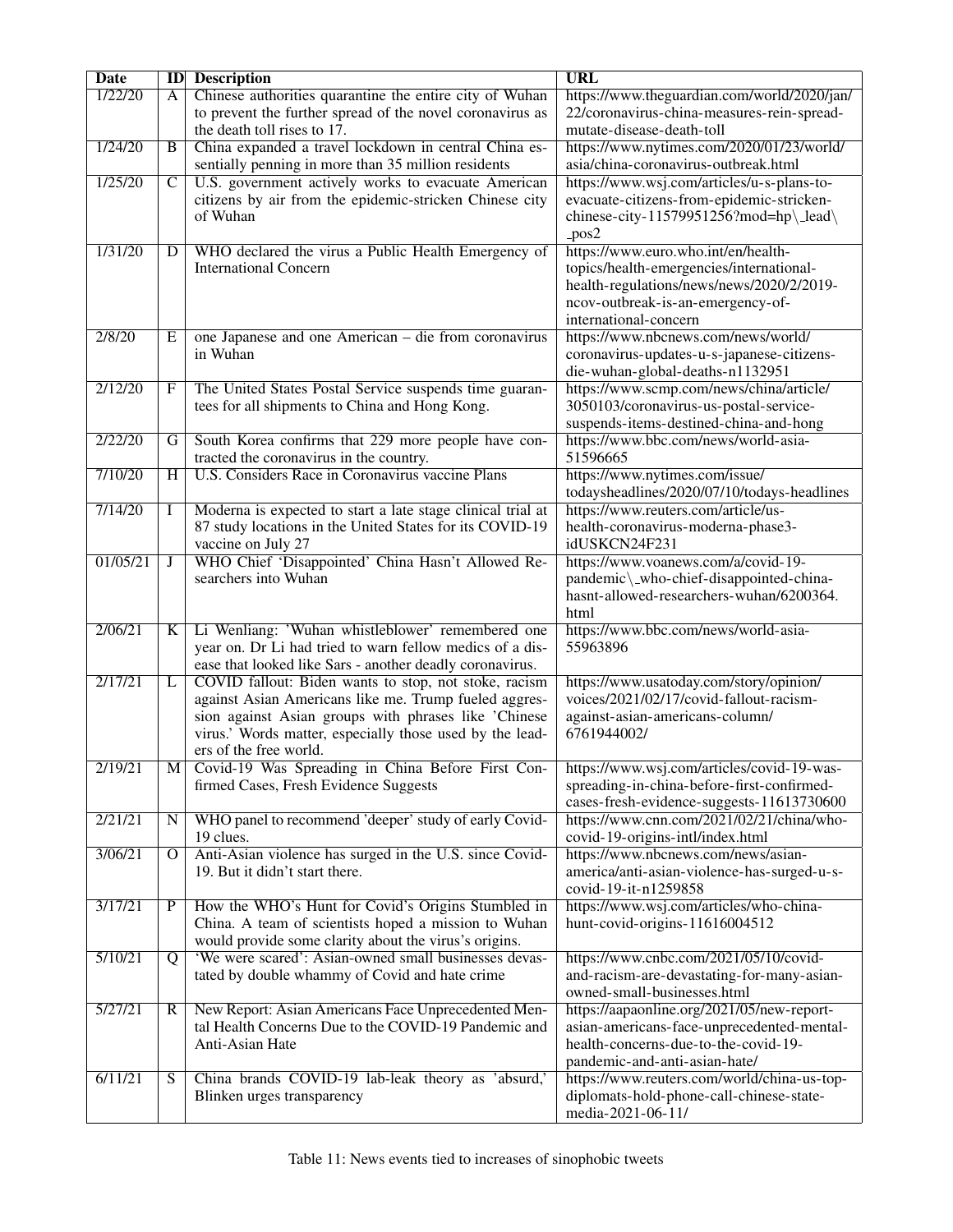## **Conclusions**

Since the beginning of 2020, there has been an observed increase in the usage of sinophobic comments or terms on online social media platforms. This online behavior has translated to action - verbal or physical - in the real world. In the United States, Asian Americans have primarily been targeted by violence and hate speech stemming from negative sentiments about the origins of the novel SARS-CoV-2 virus. The development of technology has helped to identify the correlations between real-world events and the anti-Asian rhetoric on social media. Behavioral insights can be derived to assess the sentiment of the general public. The COVID-19 pandemic has spotlighted many critical aspects of society. Unfortunately, during this unprecedented time, discrimination and racism against Asian and Chinese communities have ascended to staggering heights. The use of negatively charged comments against Asian Americans has perpetuated a harmful rhetoric that has fuelled hate crimes and violence against such communities. The pandemic has shown that individuals tend to place blame on often uncontrollable events or external groups (the 'others'). Many tend to minimize the similarities and emphasize the differences. The coronavirus pandemic represents an opportunity to reevaluate how individuals interact with each other over social media and how negatively charged rhetoric can influence the public perception of certain communities. This works adds additional manually curated data, and a stateof-the-art performant classification model to the sinophobia detection literature. For reproducibility and future analysis, our annotated dataset, our fine-tuned model, and all code to fuse datasets, train models, and make predictions on new tweets, is available for download in the following repository: https://10.5281/zenodo.6523152.

## Acknowledgments

Coronavirus Visualization Team: Lucas Chu, Valerie Aguilar Dellisanti, Anson Yu, Nima Pourjafar, Vansh Tibrewal. This work was supported from a grant by the National Institute on Aging (3P30AG059307-02S1).

#### References

2021. STOP AAPI HATE. https://stopaapihate.org/. Accessed: 2021-1-25.

Banda, J. M.; Tekumalla, R.; Wang, G.; Yu, J.; Liu, T.; Ding, Y.; Artemova, E.; Tutubalina, E.; and Chowell, G. 2021. A Large-Scale COVID-19 Twitter Chatter Dataset for Open Scientific Research— An International Collaboration. *Epidemiologia* 2(3): 315–324.

BBC News. 2021. Covid 'hate crimes' against Asian Americans on rise. *BBC* .

Breiman, L. 2001. Random Forests. *Mach. Learn.* 45(1): 5–32.

Chaudhry, I. 2015. #Hashtagging hate: Using Twitter to track racism online. *First Monday* .

Cohen, J. 1960. A Coefficient of Agreement for Nominal Scales. *Educ. Psychol. Meas.* 20(1): 37–46.

Cortes, C.; and Vapnik, V. 1995. Support-vector networks. *Machine learning* 20(3): 273–297.

Cox, D. R. 1958. The regression analysis of binary sequences. *Journal of the Royal Statistical Society: Series B (Methodological)* 20(2): 215–232.

Devlin, J.; Chang, M.-W.; Lee, K.; and Toutanova, K. 2019. BERT: Pre-training of Deep Bidirectional Transformers for Language Understanding. In *Proc. of the 2019 Conference of the North American Chapter of the ACL: Human Language Technologies, Volume 1*, 4171–4186. Association for Computational Linguistics.

Dubey, A. D. 2020. The Resurgence of Cyber Racism During the COVID-19 Pandemic and its Aftereffects. *JMIR Public Health Surveill* 6(4): e19833.

Godin, F. 2019. *Improving and Interpreting Neural Networks for Word-Level Prediction Tasks in Natural Language Processing*. Ph.D. thesis, Ghent University.

Gover, A. R.; Harper, S. B.; and Langton, L. 2020. Anti-Asian Hate Crime During the COVID-19 Pandemic: Exploring the Reproduction of Inequality. *Am. J. Crim. Justice* 1–21.

Hatebase.Org. 2022. Hatebase:Search Results. shorturl.at/bjxF9. Accessed: 2022-4-8.

He, B.; Ziems, C.; Soni, S.; Ramakrishnan, N.; Yang, D.; and Kumar, S. 2021. Racism is a virus: anti-asian hate and counterspeech in social media during the COVID-19 crisis. In *Proc. of the 2021 IEEE/ACM Int. Conf. on Advances in Social Networks Analysis and Mining*, ASONAM '21, 90–94. ACM.

Hine, G.; Onaolapo, J.; De Cristofaro, E.; and et al. 2017. Kek, Cucks, and God Emperor Trump: A Meas. Study of 4chan's Politically Incorrect Forum and Its Effects on the Web. *ICWSM* 11(1).

Hutto, C. J.; and Gilbert, E. 2014. Vader: A parsimonious rulebased model for sentiment analysis of social media text. In *Eighth international AAAI conference on weblogs and social media*.

Internet, A. 2011. Archive Team:The Twitter Stream Grab : Free Web : Free Download, Borrow and Streaming : Internet Archive. shorturl.at/jsvM9. Accessed: 2022-4-8.

Karalis Noel, T. 2020. Conflating culture with COVID-19: Xenophobic repercussions of a global pandemic. *Soc Sci Humanit Open* 2(1): 100044.

Kibriya, A. M.; Frank, E.; Pfahringer, B.; and Holmes, G. 2004. Multinomial naive bayes for text categorization revisited. In *Proc. of the 17th Australian joint conference on Advances in AI*, AI'04, 488–499. Springer-Verlag.

Kowsari, K.; Jafari Meimandi, K.; Heidarysafa, M.; Mendu, S.; Barnes, L.; and Brown, D. 2019. Text Classification Algorithms: A Survey. *Information* 10(4): 150.

Levin, B. 2020. Report to the Nation: Anti-Asian Prejudice & Hate Crime Center for the Study of Hate & Extremism. Technical report, Center for the Study of Hate & Extremism.

Liu, Y.; Ott, M.; Goyal, N.; Du, J.; Joshi, M.; Chen, D.; Levy, O.; Lewis, M.; Zettlemoyer, L.; and Stoyanov, V. 2019. RoBERTa: A Robustly Optimized BERT Pretraining Approach .

Lyu; Chen; Wang; and Luo. 2020. Sense and Sensibility: Characterizing Social Media Users Regarding the Use of Controversial Terms for COVID-19. *IEEE Transactions on Big Data* 1–1.

Müller, M.; Salathé, M.; and Kummervold, P. E. 2020. COVID-Twitter-BERT: A Natural Language Processing Model to Analyse COVID-19 Content on Twitter .

Nguyen, D. Q.; Vu, T.; and Tuan Nguyen, A. 2020. BERTweet: A pre-trained language model for English Tweets. In *Proceedings of the 2020 Conference on Empirical Methods in Natural Language*